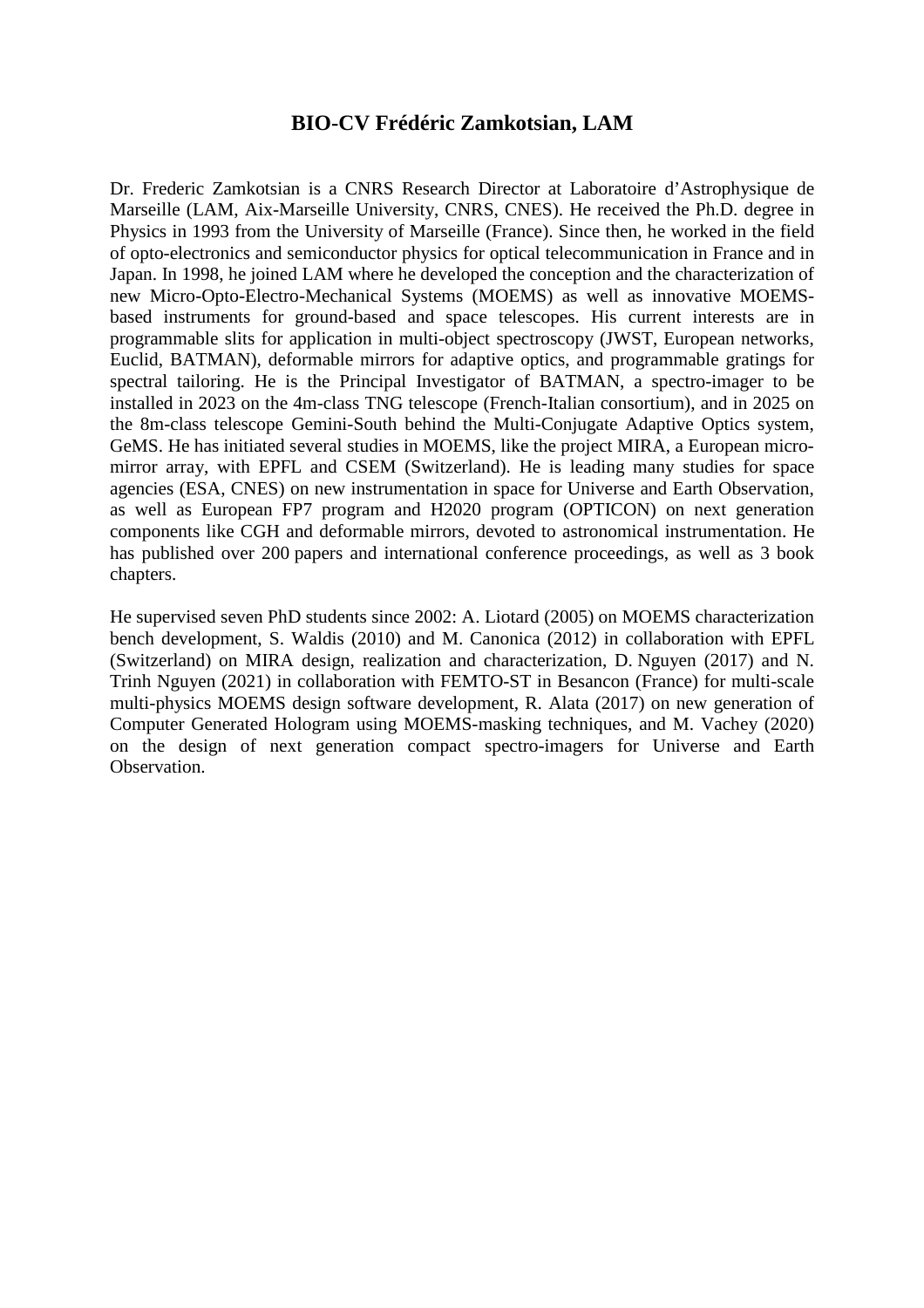# Carlo Schimd, PhD

 $Nationality: Italian$   $Aix-Marseille University (AMU)$  & Tel: +33 (0)4 9105 5922 Laboratoire d'Astrophysique de Marseille E-mail: carlo.schimd@lam.fr 38, rue Frédéric Joliot-Curie Webpage: <https://wiki.lam.fr/geco/CarloSchimd> 13388 Marseille CEDEX 13, France

Current position

Oct 2007 - today : Maître de conférence at Aix-Marseille Université (AMU).

### Education and professional positions

| Jan 2008 - Jun 2008      | $\mathcal{L}$ | temporary assignment CNRS.                                                            |
|--------------------------|---------------|---------------------------------------------------------------------------------------|
| Feb 2007                 |               | qualification Conseil National des Universités – Maître-de-Conférence:                |
|                          |               | section 29 (Physics: Constituants élémentaires)                                       |
|                          |               | section 34 (Astronomie, astrophysique)                                                |
| $Oct 2005 - Sept 2007 :$ |               | post-doctoral fellow at IRFU, CEA Saclay.                                             |
| Mar 2005 - Oct 2005      |               | post-doctoral fellow at <i>Institut d'Astrophysique de Paris</i> (IAP).               |
| Mar 2004 - Mar 2005      | $\cdot$ :     | EARA "Marie Curie" post-graduate fellow at IAP.                                       |
| Jan 2002 - Jan 2005      |               | <b>Ph.D.</b> in Physics, Department of Physics, University of Parma                   |
|                          |               | $\Diamond$ Scalar field cosmologies at low redshift – supervisor: Prof. S. Matarrese. |
| Oct 1996 - Jul 2001      |               | : Laurea in Fisica (M.S.c. Degree in Physics), University of Padova                   |
|                          |               | $\diamond$ Option: Theoretical physics.                                               |
|                          |               | $\diamond$ Supervisors: Prof. S. Matarrese and Dr. M. Pietroni (INFN).                |

## Scientific activity

#### Research interests:

– Cosmology: Galaxy clustering: geometry and topology of cosmic structures, Minkowsky functionals; peculiar velocities, BAO, reconstruction methods, Lagrangian perturbation theory; halo and galaxy bias; dark-matter and dark-energy modelling (massive neutrinos, quintessence, scalar-tensor and  $f(R)$  theories, back-reaction).

– Cosmology: Weak gravitational lensing: cosmic shear, cluster-counts, galaxy-galaxy lensing, kinematic lensing. – Statistics and data analysis: Bayesian data analysis, Fisher analysis and MCMC, stratified sampling (OA-LH) and Gaussian processes, machine learning.

 $\circ$  **Publications:** 38 entries, 1233 citations, h-index 19 (source: NASA Astrophysics Data System, Jan 2021):

- 23 peer review articles (PRL, PRD, A&A, MNRAS, JCAP, ApJ, Science), 5 proceedings, 6 technical proposals; - outreach: 1 book chapter in Hybris (Mimesis, Milano), 3 articles in Matematicamente (Mathesis, Verona).

 $\diamond$  Memberships: GAMA, VIPERS, XXL-XMM, Euclid Consortium, VESTIGE, MSE Science Team, SKA France, eLISA Consortium; DEMNUni project.

 $\Diamond$  **Awards:** Marie-Curie postgraduate fellowship EARA (2004), Gini fellowship (2005), Della Riccia fellowship (2005, 2006).

 $\circ$  Grants: Principal Investigator of: CNRS-INSU project MorphoLSSisBack (2014-2016; 10 k $\in$ ), CNRS-INSU project Non-linear Cosmic Flows (2018-2020; 12 k $\in$ ), Action Incitative AMU 2018-2019 (8.6 k $\in$ ). CNRS-INSU/AMU/Région PACA/Ville de Marseille grants for LAM workshops (2007-2018, 24.6  $k\in$ ).

#### Referee:

Physical Review Letters, Physical Review D, Journal of Cosmology and Astroparticle Physics (JCAP), General Relativity and Gravitation, Physics Letters B; Croatian Science Foundation, Swiss National Science Foundation.

#### $\diamond$  Organization of conferences and workshops:

- Promoter of LAM international workshops:  $CosmoTools(2008)$ ,  $CosmoClusters(2009)$ ,  $CosmoZsurveys(2010)$ , CosmoFirstObjects (2011), CosmoBias (2011), CosmoLens (2012), CosmoBack (2018).

- LOC member of the  $10^{th}$  Marseille Cosmology Conference, *Drifting through the Cosmic Web* (2015).
- SOC-LOC member of Northern Sky Cosmic Flows international workshop (LAM, 2018).

- Responsible for LAM GECO-group weakly seminars "Café-club".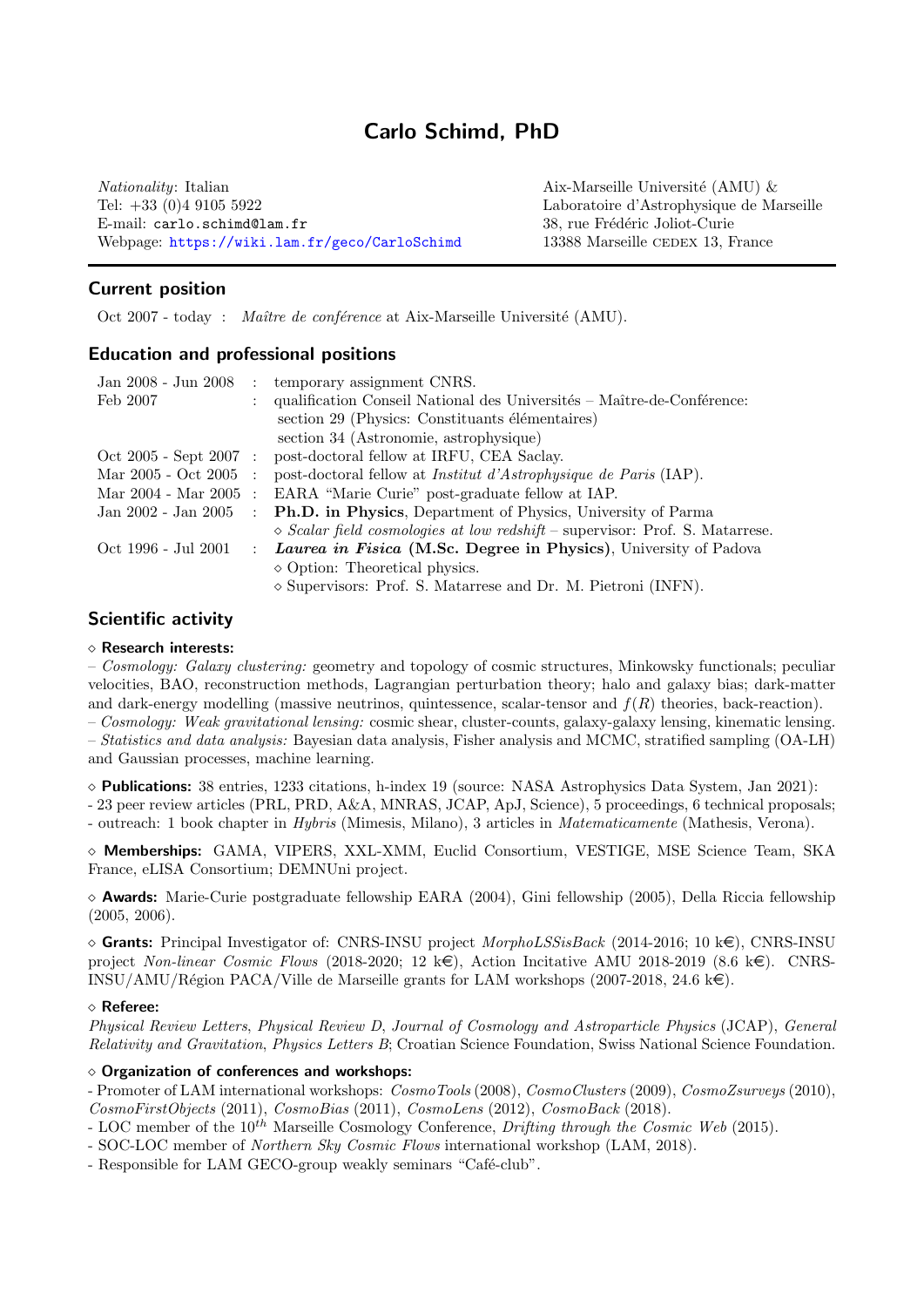## Teaching activity – Academic duties – Outreach

| Since 2007:                                               | $\diamond$ Supervisor of 1 Bachelor student, 14 Master students, co-supervisor of 2 Ph.D. students.<br>$\Diamond$ 192 teaching hours/year: (2020-2021 classes in boldface, responsible for classes marked by *)<br>- <i>Postgraduate</i> : <sup>†</sup> Relativistic cosmology and non-linear clustering*<br>$-$ Undergraduate: <sup>‡</sup> |
|-----------------------------------------------------------|----------------------------------------------------------------------------------------------------------------------------------------------------------------------------------------------------------------------------------------------------------------------------------------------------------------------------------------------|
|                                                           | (1st year) Mécanique newtonienne, Algèbre linéaire, Laboratoire de physique<br>(2nd year) Ondes et optique*, Ondes et signaux*, Interaction rayonnement-matière*, Project<br>numérique, Probabilités et statistiques*                                                                                                                        |
|                                                           | (3rd year) Mécanique analytique<br>(4th year) Particle physics*, Numerical Methods, Astrophysics, Statistics and Data<br>Analysis*                                                                                                                                                                                                           |
|                                                           | (5th year) Spectroscopie astronomique*, Physical cosmology*, Primordial Cosmology*, Stars<br>and galaxies, Mathematical and statistical methods for physics and astronomy*                                                                                                                                                                   |
|                                                           | <sup>†</sup> Postgraduate classes at Ecole Doctorale ED 352 (AMU). <sup>‡</sup> Undergraduate classes at Licence<br>Physique-Chimie, Licence Mathématiques-Physique-Chimie-Informatique, classe preparatoire<br>Ecole d'Ingegnéur Polytech Marseille, Master Physique (AMU).                                                                 |
| $2012 - 2015$ :<br>2008:                                  | Member of LAM Teaching Committee and representative of LAM at <i>OCEVU Labex</i> .<br>Member of Ph.D. Committee, CEA Saclay (examinateur).                                                                                                                                                                                                   |
| $2020 - \text{today}:$<br>$2016 - \text{today}:$<br>2008: | Member of the Board of Research of IPhU - Institut Physique de l'Univers (AMU)<br>Member of the Board of Directors of OSU Institut Pytheas (AMU).<br>Member of recruiting committee for two Associate Professor positions, Université de Provence.                                                                                           |
| Since 2003:                                               | Several outreach conferences in Italy and France in primary and secondary schools (9-19 years)<br>old students) and in public events.                                                                                                                                                                                                        |
| Feb 2019:                                                 | Observations at OHP with high-school students (2 nights, T120).                                                                                                                                                                                                                                                                              |

## Publication List

- 1. A. Boselli et al., 2020 A Virgo Environmental Survey Tracing Ionised Gas Emission (VESTIGE).IX. The effects of ram pressure stripping down to the scale of individual HII regions in the dwarf galaxy IC 3476, arXiv:2012.07377
- 2. A. Longobardi et al., 2020, A Virgo Environmental Survey Tracing Ionised Gas Emission (VESTIGE). VII. Bridging the cluster-ICM-galaxy evolution at small scales, A&A, 644, 161
- 3. E. Sarpa, A. Veropalumbo, C. Schimdet al., 2020, Extended Fast Action Minimisation method: application to SDSS-DR12 Combined Sample, arXiv:2010.10456
- 4. A. Boselli et al., 2020, A Virgo Environmental Survey Tracing Ionised Gas Emission (VESTIGE). VI. Environmental quenching on HII-region scales, A&A Letter, 634, L1
- 5. F. Pace, C. Schimd, D. F. Mota, A. Del Popolo, 2019, Halo collapse: virialization by shear and rotation in dynamical dark-energy models. Effects on weak-lensing peaks, JCAP, 09, 60
- 6. E. Sarpa, C. Schimd, E. Branchini, S. Matarrese, 2019, BAO reconstruction: a swift numerical action method for massive spectroscopic surveys, MNRAS, 484, 3818
- 7. The MSE Science Team, 2019, The Detailed Science Case for the Maunakea Spectroscopic Explorer, 2019 edition, arXiv:1904.04907
- 8. K. Kraljic et al., 2018, Galaxy evolution in the metric of the cosmic web, MNRAS, 474, 547
- 9. F. Acero et al., 2017, French SKA White Book The French Community towards the Square Kilometre Array, arXiv:1712.06950
- 10. M. Pierre et al., 2017, The XXL survey: First results and future, Astronomische Nachrichten, 338, 334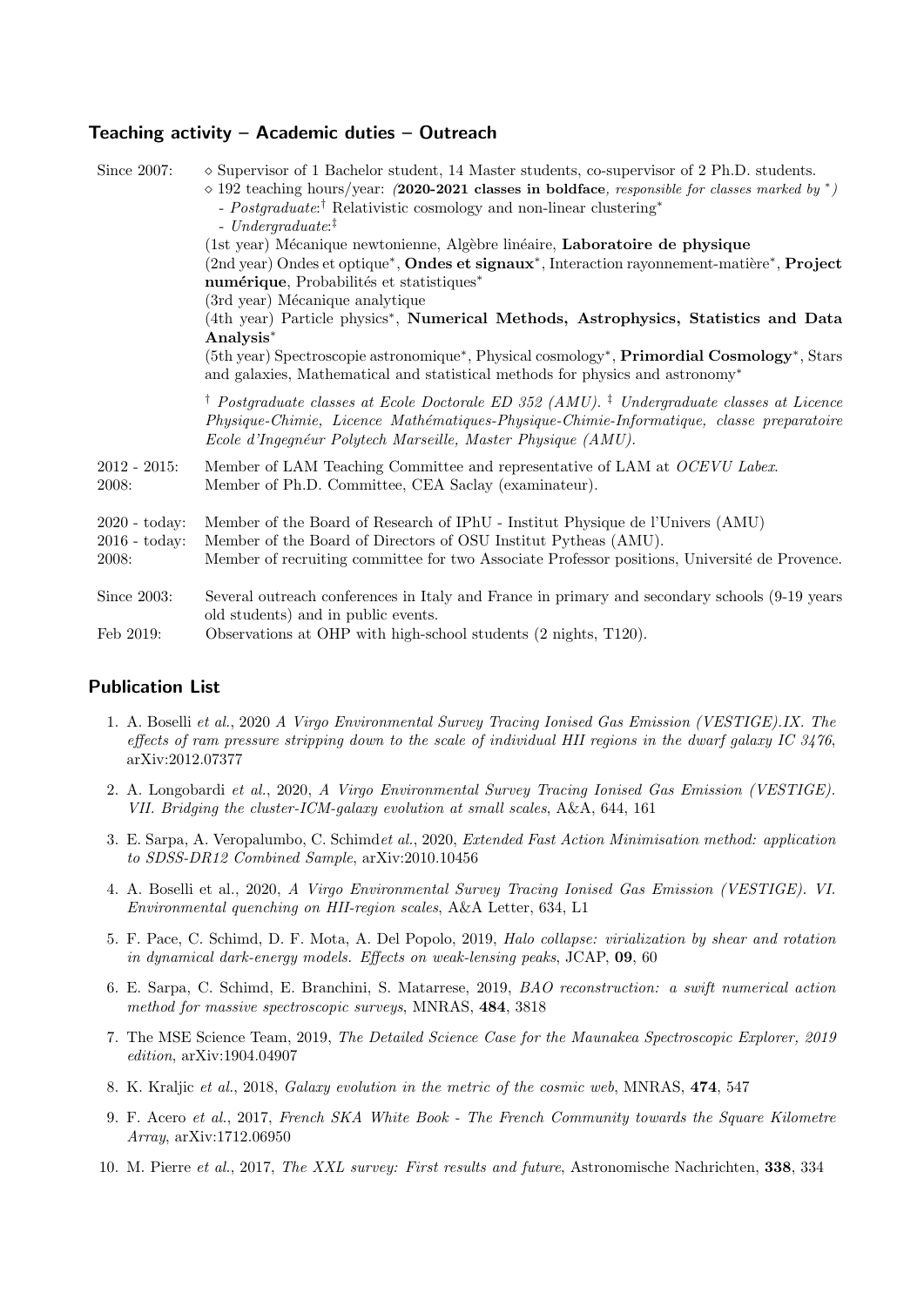- 11. A. McConnachie, 2016, The Detailed Science Case for the Maunakea Spectroscopic Explorer: the Composition and Dynamics of the Faint Universe, arXiv:1606.00043
- 12. M. Pierre et al., 2016, The XXL Survey. I. Scientific motivations XMM-Newton observing plan Followup observations and simulation programme, A&A, 592, 1
- 13. C. Schimd, H. Courtois, J. Koda, MSE velocity survey, SF2A-2015: Proceedings of the Annual meeting of the French Society of Astronomy and Astrophysics (eds.: F. Martins, S. Boissier, V. Buat, L. Cambrsy, P. Petit), 221
- 14. A. Cappi et al., 2015, The VIMOS Public Extragalactic Redshift Survey (VIPERS). Hierarchical scaling and biasing, A&A, 579, 70
- 15. D. Micheletti et al., 2014, The VIMOS Public Extragalactic Redshift Survey. Searching for cosmic voids, A&A, 570, 106
- 16. J. Comparat, E. Jullo, J.-P. Kneib, C. Schimdet al., 2013, Stochastic bias of color-selected BAO tracers by joint clustering–weak-lensing analysis, MNRAS, 433, 1146
- 17. J. Comparat et al., 2013, Investigating emission-line galaxy surveys with the Sloan Digital Sky Survey infrastructure, MNRAS 428, 1498
- 18. A. Marchetti et al., 2013, The VIMOS Public Extragalactic Redshift Survey (VIPERS): spectral classification through principal component analysis, MNRAS 428, 1424
- 19. E. Jullo et al., 2012, cosmos: Stochastic bias from measurements of weak lensing and galaxy clustering, ApJ 750, 37
- 20. I. Tereno, C. Schimd, 2012, Constraints on neutrino masses from CFHTLS cosmic shear, Proceedings of the XII Marcel Grossmann Meeting on General Relativity – T. Damour, R. T. Jantzen and R. Ruffini eds., Singapore: World Scientific, 2012 2220
- 21. D. Clowe et al., 2011, Photometric Redshifts of Weak Lensing Tomography of Galaxy Clusters, NOAO Proposal ID 2011B-0241
- 22. S. Jouvel et al., 2011, Designing Future Dark Energy Space Missions: II. Photometric Redshift of Space Weak Lensing Optimized Survey, A&A 532, 25
- 23. D. Schlegel et al., 2011, The BigBOSS Experiment, arXiv:1106.1706 [astro-ph]
- 24. D. Clowe et al., 2011, Photometric Redshifts of Weak Lensing Tomography of Galaxy Clusters, NOAO Proposal ID 2010B-0318
- 25. E. Jullo et al. 2010, Cosmological Constraints from Strong Gravitational Lensing in Clusters of Galaxies, Science, 329, 924
- 26. I. Tereno, C. Schimd et al., 2009, CFHTLS weak-lensing constraints on the neutrino masses, A&A 500, 657
- 27. C. Schimd, 2009, Dark energy by LSS, in Dark Energy and Dark Matter: Observations, Experiments and *Theories*, EAS Publications Series,  $36$ ,  $33 - E$ . Pécontal, T. Buchert, Ph. Di Stefano and Y. Copin (eds)
- 28. C. Schimd, I. Tereno, 2007, Scalar-field quintessence by cosmic shear: CFHT data analysis and forecasts for DUNE, Journal of Phys. A: Math. & Theor. 40, 7105 – Proceeding IRGAC06 (peer review), ed. J. Solà
- 29. A. Vallinotto, S. Dodelson, C. Schimd, J.-P. Uzan 2007, Weak lensing of baryon acoustic oscillations, Phys. Rev. D 75, 103509
- 30. C. Schimd et al., 2007, Tracking quintessence by cosmic shear Constraints from VIRMOS-Descart and CFHTLS and future prospects, A&A, 463, 405
- 31. A. Réfrégier et al., 2006 DUNE: the Dark Universe Explorer, Proceedings of SPIE, 6265 J. C. Mather, H. A. MacEwen & M. W. de Graauw (eds)